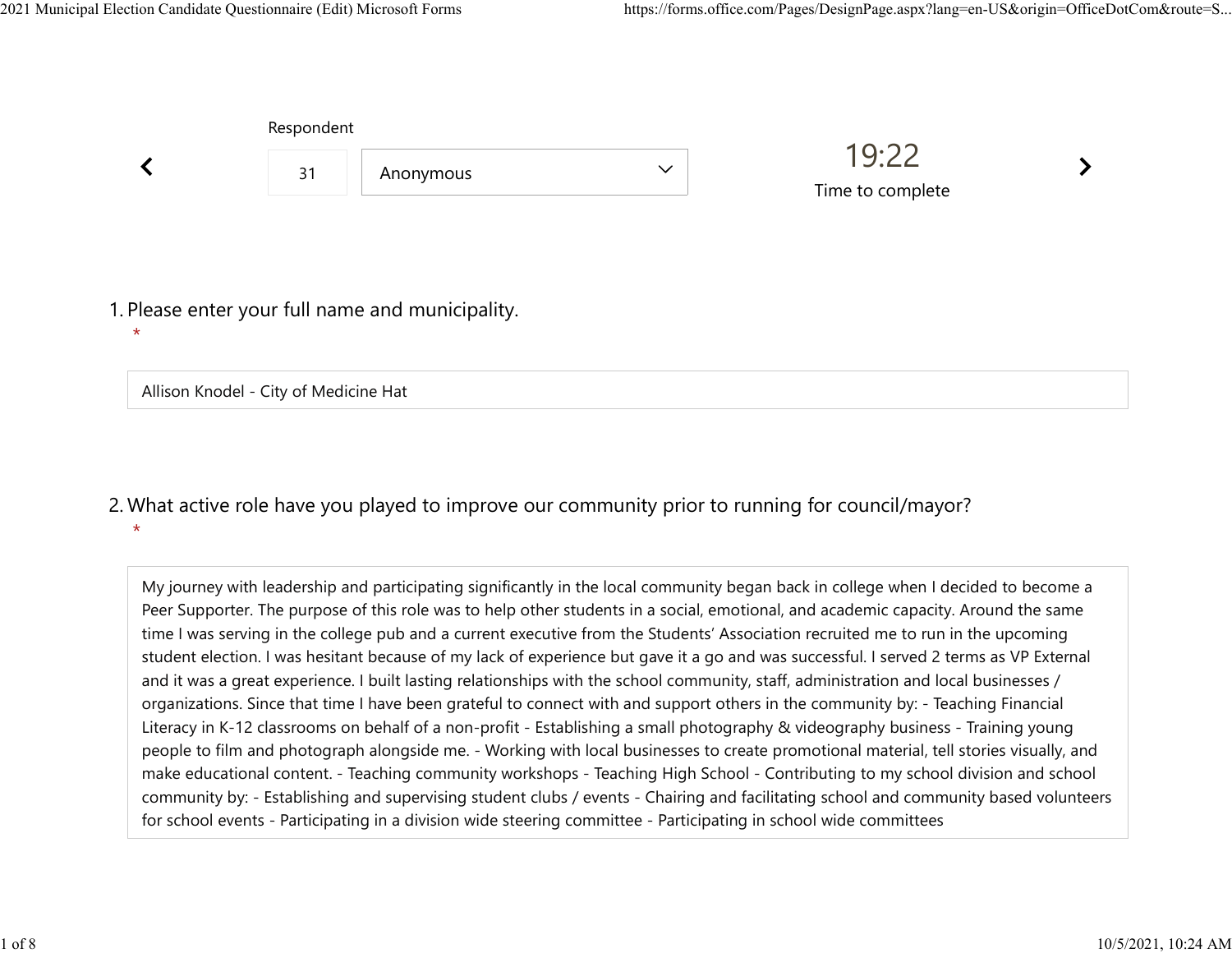## What initiatives would you propose to improve tourism, investment attraction and development to our 3. municipality and region and support business recovery during/after the pandemic? \* 2021 Municipal Election Candidate Questionnaire (Edit) Microsoft Forms https://forms.office.com/Pages/DesignPage.aspx?lang=en-US&origin=OfficeDotCom&route=S...<br>2 Mhat initiatives would you propose to improve tourism invest

Tourism/Relocation: - We need to continue efforts to promote the area via social media and guerilla marketing. Our current Tourism Medicine Hat team does a great job making our community visible (both online and at popular spots within the community). - I'd like to see continued to focus on our historic sites like Medalta and the Duggan House and also promote future, modern ideas like Moose & Squirrel, Station Coffee Co. - I'd like to see further investment in recreation (e-bike rentals, paddleboards / kayak rentals along the river, a network of bike lanes across the community), relaxation (modern and artistic seating in the downtown core). - We need to rebrand Medicine Hat as a place that has opportunities for all ages. Investment Attraction: - We need to make sure infrastructure is maintained and in good working condition - We need to be innovative and inject technology and green initiatives into our community. - We need to prioritize recreation and ensure recreation is maintained. - We need to truly listen to our residents and be open to their feedback. - Portland Oregan has a great mission and vision that is inclusive and discusses taking residents' ideas seriously. "Portland is a prosperous, healthy, equitable and resilient city where everyone has access to opportunity and is engaged in shaping decisions that affect their lives." I am a firm believer that leadership sets the stage for the whole community. The collective goals of those who are in charge has a great impact on how a community feels and functions. I want the goals of Council to be community first. Covid Business Recovery - We need to provide local businesses with connection to training and financial supports (based on their feedback) to help them reestablish their footing. - We need to make community resources visible and easy to access. Many local businesses and residents (especially younger) don't know about the support that is available to them. Specific Initiatives: - Promotion of neighbourhood associations. This is one example of resident advocacy and involvement. - Inspired by the BREWD survey: I want to see a culture shift, rebranding, and targeted marketing of our city to prioritize the younger (40 and less) population. I constantly hear "there is nothing for me here" and see young people moving away. Millennials are the second largest demographic next to Baby Boomers. I hope that meeting the needs of the younger workforce, which will result in retention of skilled residents, stabilization (and growth) of the tax base, and interest in setting up shop in the city.

4. In Medicine Hat, businesses pay a higher proportion of property taxes compared to the residential sector.  Medicine Hat's tax gap of 2.35% is one of the highest in Alberta.  What is your position on the current approach to taxation and your thoughts on potential strategies to narrow this gap?  $\star$ 

As a municipality we can only generate revenue 3 ways. Fees & charges, taxes, and grants from the provincial & federal government.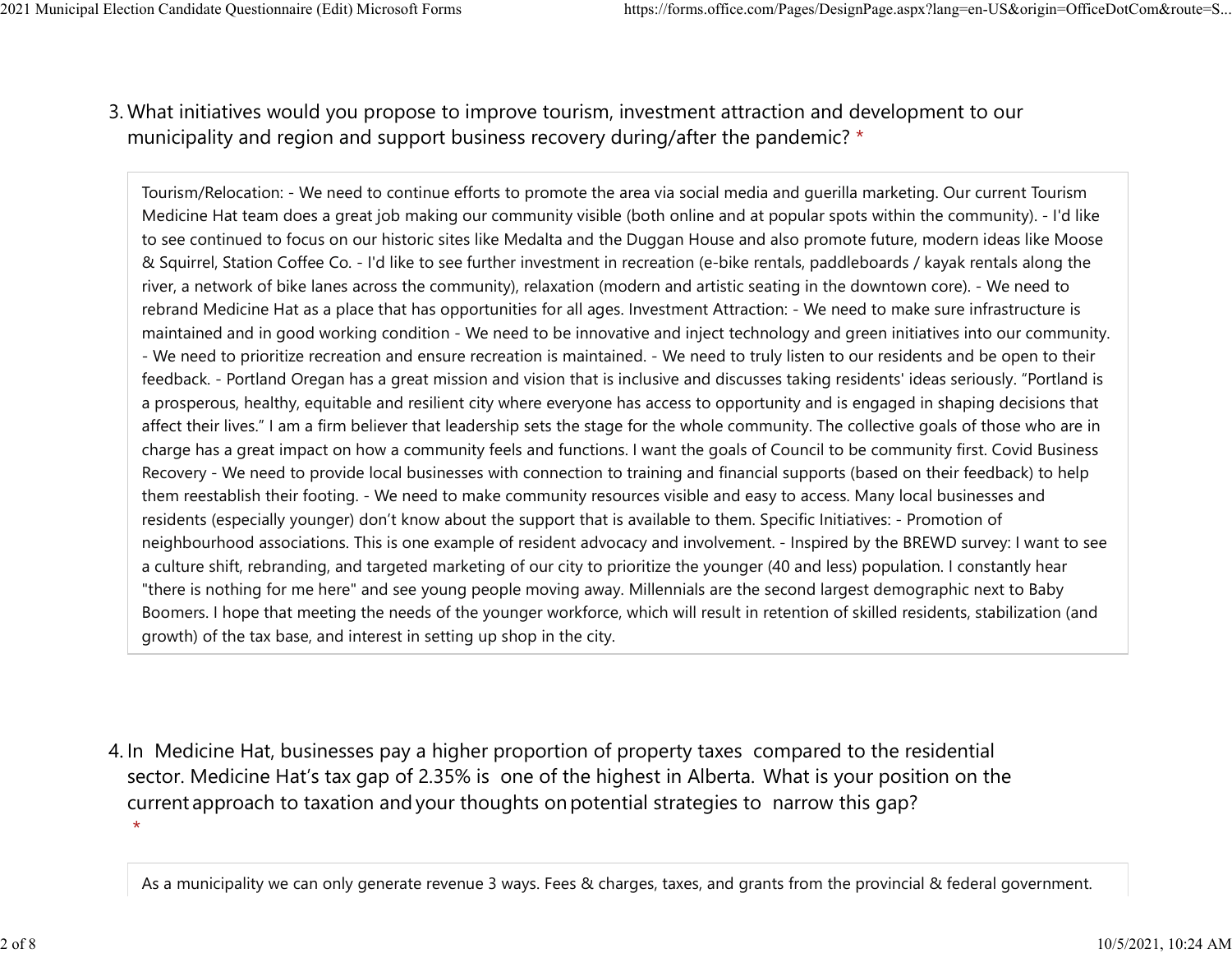As a community we are experiencing higher than average tax rates across the board... and an overabundance of fees and charges. The people in our community worry we have lost our advantage. Rightfully so. What this says is: a) our tax base is not large enough, we are not driving enough people from balanced backgrounds into the community to live and work and therefore increase our revenue pool. Solution: We need to look at modern research about what makes people want to live and work in a community (diverse, supported, and fair opportunities for ALL). The Business Retention Expansion Workforce Development (BREWD) survey has several quality recommendations that we should refer to as council members. Having the reputation of being a retirement community is discouraging young people from relocating here. b) our spending is not prioritized or we are not getting the best return on investment (ROI) based on our spending Solution: Beyond the basic human needs such as housing, utilities, and garbage processing it is important that we conduct research about what our communities highest values are. Once that information is gathered we should then prioritize spending based on those values. We also need to move forward together and reflect on results regularly. Regarding the best ROI we will never be at a loss if we are investing in people. People are the greatest asset we have. If we invest in staff for the purpose of creating a system with better services and strategies we will be able to create more value per dollar that we invest. Right now, there seems to be a trend to investing in physical things over people. Training and supporting workers would be a priority for me so we can ensure that community needs are met, services are top notch, and people want to stay here rather than move away. c) our community values aren't aligned with where the government grants lie. Solution: plan for the future, explore opportunities for grants, reflect on how we can better our community as a result of that grant, and take advantage of them. There is a lot of funding available through the federal government to establish renewable energy industries. 2021 Municipal Election Candidate Questionnaire (Edit) Microsoft Forms https://forms.office.com/Pages/DesignPage.aspx?lang=en-US&origin=OfficeDotCom&route=S...<br>As a community we are experiencing higher than average tax rat

## 5. If elected, what specific steps would you take to encourage & promote entrepreneurship within the region?

I would like to see a culture shift in our community that places great emphasis on truly meeting the needs of the people who live and work here. When people know they are supported holistically they are more likely to be creative and take risks (which are both at the root of entrepreneurship) We can promote this culture shift by: - Making opportunities for residents and business owners to give feedback about their community based needs easy and accessible - Using feedback to make specific, inclusive, strategic goals that we can work towards in small steps as a community. - Taking steps together - relying on business networks and community organizations to push out goals. Reflecting on the success of these steps and how close we are to our goals by gathering more feedback. - Revise and repeat.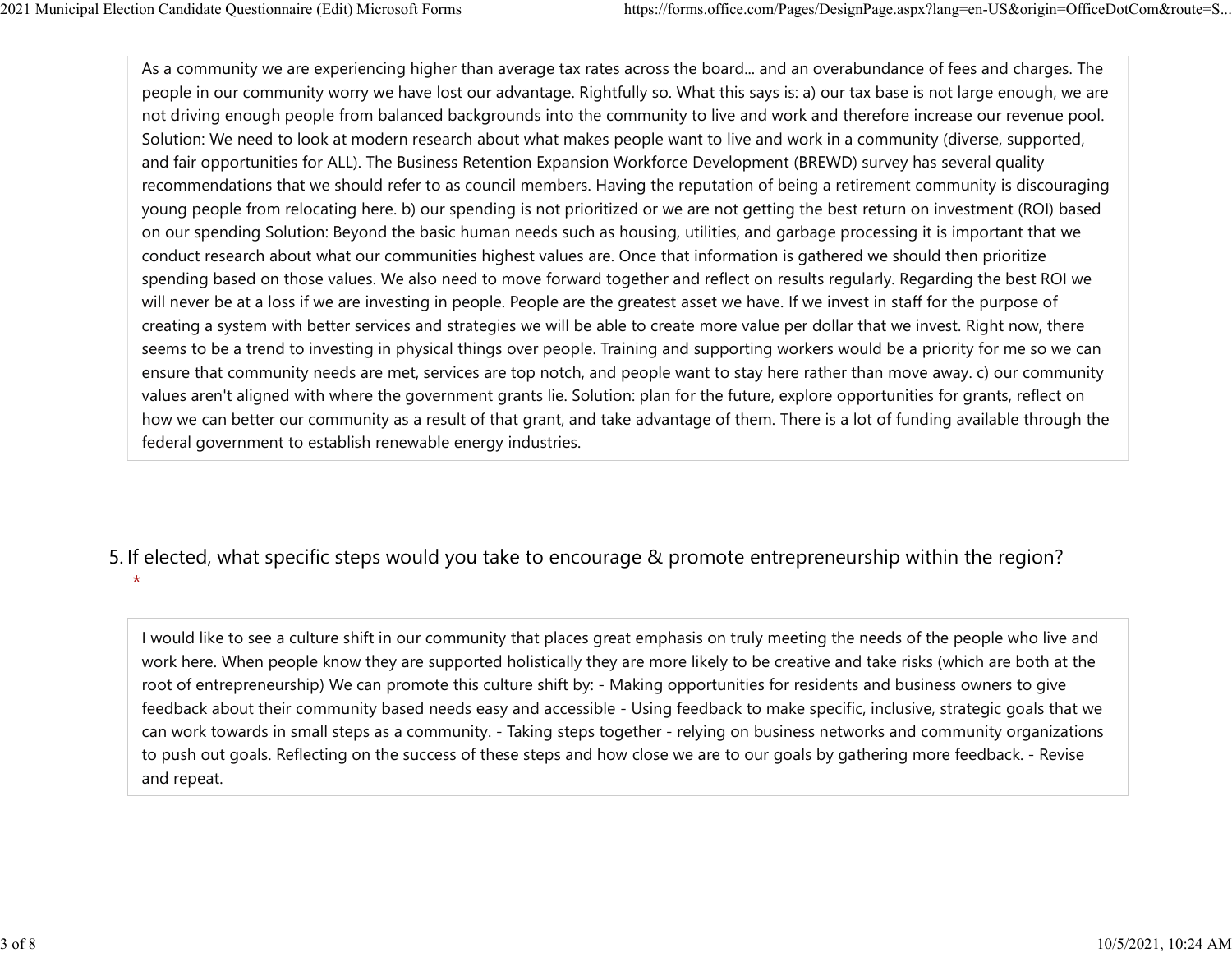What is your stance on COVID-19 related laws that mandate requirements, including masks and vaccine 6. passports? 2021 Municipal Election Candidate Questionnaire (Edit) Microsoft Forms https://forms.office.com/Pages/DesignPage.aspx?lang=en-US&origin=OfficeDotCom&route=S...<br>6 Mhat is vour stance on COVID-19 related laws that mandate re

> All of these tools are meant to keep people healthy, keep the doors to businesses open and to keep our healthcare system functional. Focusing on the greater good in our society often has an impact on our individual freedoms. It is our job to ensure these tools have the greatest positive impact on people's health and well being and the least impact on their sense of freedom. It's a balancing act and one that I am hyper aware of. This is the number one toughest topic during the campaign because it divides people so heavily. I believe that masking is an essential short term tool to prevent the spread of COVID. Masks do not contribute to immunity but can help flatten the curve. I think that vaccine passports are a reasonable tool but only if a negative covid test is accepted as an alternative. People need to have a choice as to whether they get the vaccine or not. I am currently in the process of personally evaluating the impact of a vaccine mandate. At this time I see the benefits of having employees that are protected from the virus. If vaccines were mandated I would like to see that those who truly are unable to get vaccinated have accommodations. Negative test, work from home, etc. Compassion is essential during this health crisis.

What is your plan for publicly-funded services (examples would include Medicine Hat Public Library, power plant, 7. facilities) if elected?

 $\star$ 

The Library Act enables a board of community members to establish and maintain library service in our community. I believe The City needs to continue to fund our local library operations as it's a social, and intellectual resource that people of all ages rely on. I believe our Power Plant should remain publicly owned and, as we have in the past, The City should continue to fund its future innovation and maintenance. Our other facilities (especially recreation centers) need to be maintained or re-established. We need to preserve or expand on pool space. Neighbourhood based facilities are also a priority to many community members. The Parks and Rec master plan refers to neighbourhood recreation amenities as neighbourhood hubs. The plan calls on The City to establish more unstructured, spontaneous attractions as well which I love and certainly support.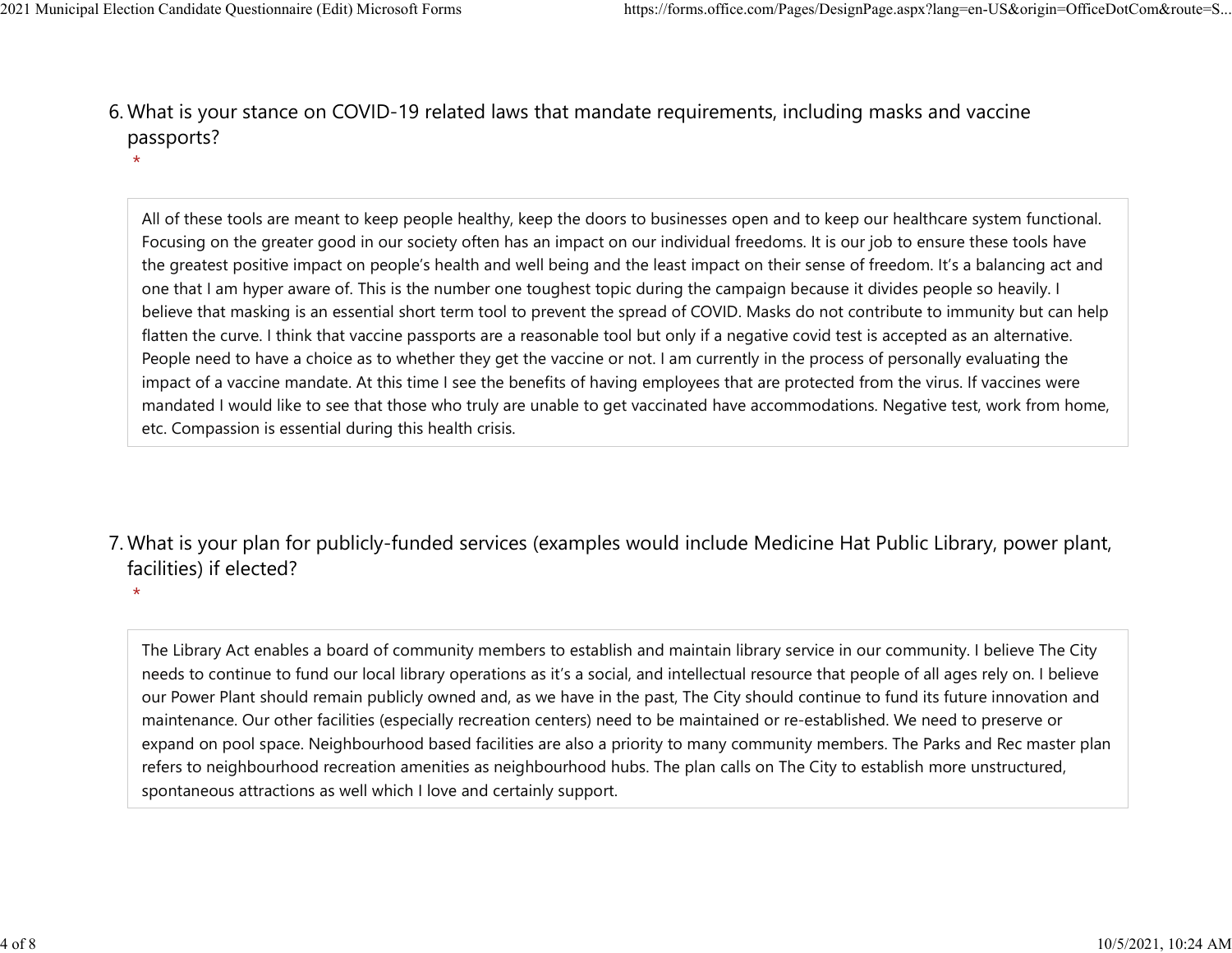8. How important is it for our region to have a local Community College? What specific steps could the municipality do to work better with Medicine Hat College to provide ongoing opportunities for future learners?  $\star$ 2021 Municipal Election Candidate Questionnaire (Edit) Microsoft Forms https://forms.office.com/Pages/DesignPage.aspx?lang=en-US&origin=OfficeDotCom&route=S...<br>8 How important is it for our region to baye a local Community

> Essential. Medicine Hat College (MHC) is an amazing resource for our community. As a teacher I see education as one of the highest value resources we can offer to people in our community. Below are a few amazing things MHC offers to Medicine Hat. MHC is the first local step (after high school) in creating a skilled workforce. Certificates, Diplomas, and Undergrad programs are available to both local and out of area people. (I would like to see graduate programs offered in the community eventually. It would be a motivation for more career aged people to stay here longer). Post secondary education also creates opportunities for, and builds connections in the lives of our residents. MHC offers continuing studies such as accounting, info tech, and social media for business courses. These courses are great resources for locals to make their resume more robust, or a way for employees to become more competent in their current position. The Entrepreneur Development Centre (EDC) to help students build businesses with the help of grants, funding and business consulting. It is extremely important that we work with MHC. Steps to work together better: - First, and most importantly, we need to be open to communication and collaboration with the Board of Directors, Executive Team, and staff of MHC. We could open communication by having roundtable discussions, facilitating unofficial surveys, and using online resources to casually communicate. - We need to be aware of resources available at MHC and promote them to support our residents and business owners. - We need to be open to the feedback of all MHC Stakeholders about education in the community. We should take the information provided to us seriously, and implement suggestions where we can. - We also need to encourage and support recruitment and retention. MHC does a great job touring across Alberta to high schools and other post secondary institutions to bring young people to our community. We need to work with the college to encourage new residents to stay by asking "what can we do differently to support college aged students?"

## 9. How will you attract newcomers to the district and address the needs for a skilled workforce? \*

- Rebrand the community as having opportunities for all (especially families and career aged). - Encourage an inclusive mindset via campaigns such as stickers for businesses that state "Open for All" - I will address the needs of the workforce by looking to local organizations for advice and suggestions about what is needed. - I will encourage access to training and education for employers and employees.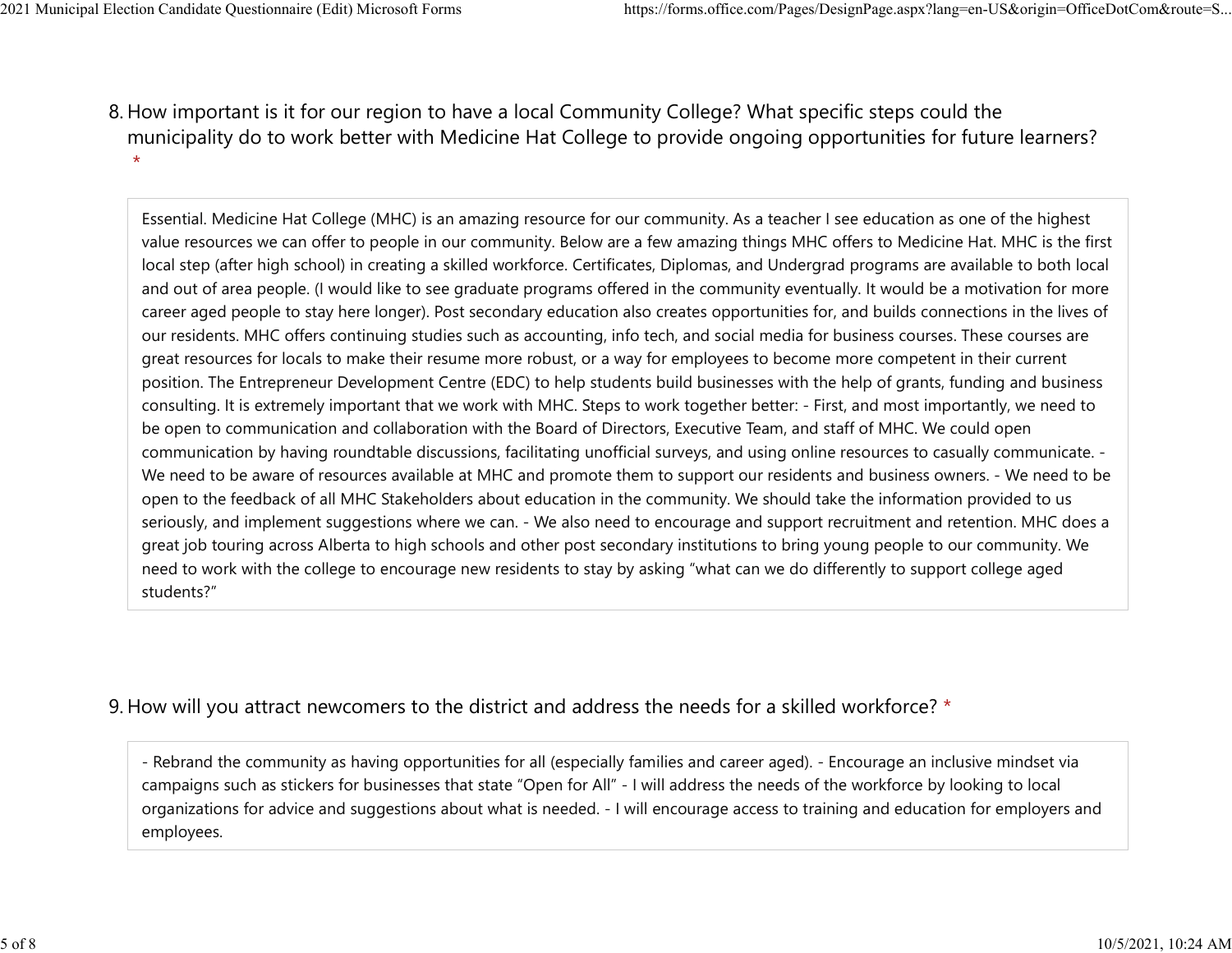10. What is your stance on the importance of mental health & wellness support in our region? What ideas, implementations, and initiatives would you put forward to improve the overall mental health & wellbeing of our community? 2021 Municipal Election Candidate Questionnaire (Edit) Microsoft Forms https://forms.office.com/Pages/DesignPage.aspx?lang=en-US&origin=OfficeDotCom&route=S...<br>10 What is vour stance on the importance of mental bealth & we

Essential. In time I would like to establish an unofficial advisory group (even if they are solely web based) for issues like this that have people from a variety of backgrounds that the council can gather information and direction from. For example, psychologists, psychiatrists, social workers, community leaders, community members with lived experience, volunteers, etc. With this team we could indicate gaps and establish goals to meet the needs of those in the community. This team could also be an advocacy group to petition the provincial government for funding and changes in our area. - I would like to see community resources in an easy to access and easy to understand list online. Even an app.There are a plethora of mental health resources available in our community that many people are fully unaware of. - I would like to see mental health be a priority within The City and ensure social / emotional support is available to all employees. - I would like to see continued support for stigma reducing programs like the Medicine Hat & District Health Foundation "I'm Not Fine" campaign. - Continued housing first programs (Medicine Hat Community Housing). - I would like to see a permanent daytime shelter in the community based on Trauma Informed and Harm Reduction practices. - I would like to see our police force continue to be educated on trauma and how mental health issues make a person more likely to have an encounter with the police force.

11. How will you further diversity and inclusion initiatives in our region, as it relates to each of the pillars in the Chamber's Vote Prosperity Platform: https://www.medicinehatchamber.com/voteprosperity2021/ (https://www.medicinehatchamber.com/voteprosperity2021/)  $\star$ 

Innovation & Competitive Strategy - Make education and training accessible for all. Have training available in multiple formats and languages. Infrastructure Development - Acknowledge physical space problems by consulting those with disabilities. - Make transportation easy for everyone no matter how much money they have - connected bike routes, affordable and efficient transit. Image & Branding - Campaigns such as pro LGBTQ or "All Welcome Here" - Connect residents to or build new social programs to support demographics that typically have gaps (ex - employment and recreation resources for teens, pre-natal programming). - Celebrate differences in the community (Pride, Culture Days) Workforce Development - Make sure everyone (various backgrounds and abilities)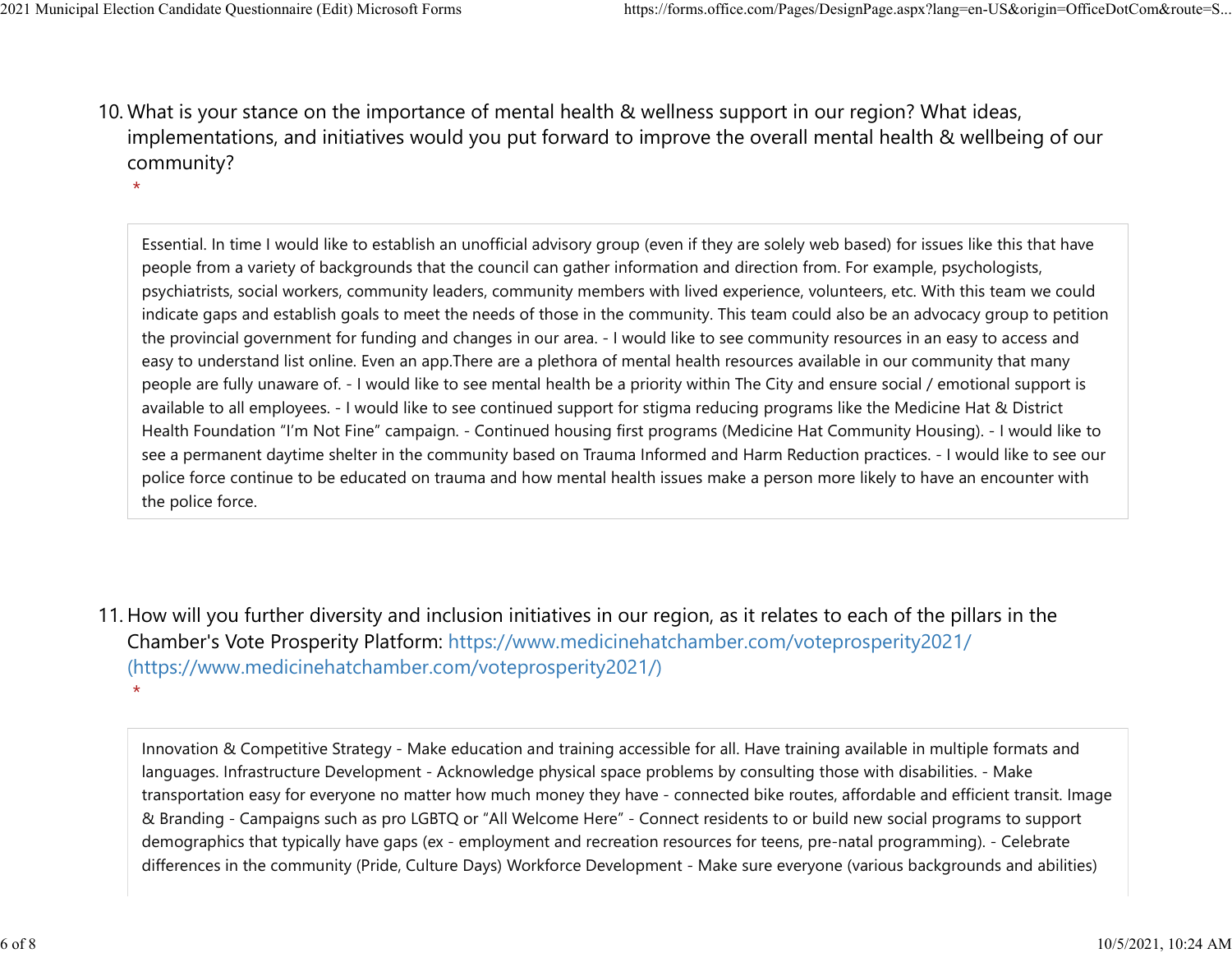have a seat at the table when making decisions. - Educate leaders in inclusive practice & hold them accountable Business & Financial Support - Be willing to invest money into people of all backgrounds and abilities - Make access to resources affordable (subsidies) 2021 Municipal Election Candidate Questionnaire (Edit) Microsoft Forms https://forms.office.com/Pages/DesignPage.aspx?lang=en-US&origin=OfficeDotCom&route=S...<br>have a seat at the table when making decisions. - Educate lead

12. On a municipal level, how do you intend to address climate change and pollution?

- I am currently in the process of building connections with local experts to help inspire first steps to address the climate crisis at a local level. - I would like to see decreased water usage in the community. - I would like to normalize front yards that aren't manecured. - I would like to see a compost service. - I would like to see the establishment of a solar farm. - I would like to see continued rebate programs to encourage environmental efficiency in homes - I would like to see the City working with developers to build net zero homes.

13. What strategies will you use to communicate and engage with the community and remain accountable to the citizens?

 $\star$ 

- We as councillors need to be accessible and responsive online. I would like to see social media used as often as possible as a way to share council's thoughts on community issues and successes - I would like to see opportunities for feedback become visible in the community (engage local business to help promote surveys, use guerilla marketing). - I would like to see more neighbourhood associations established and have a culture of mutual respect and openness with them.